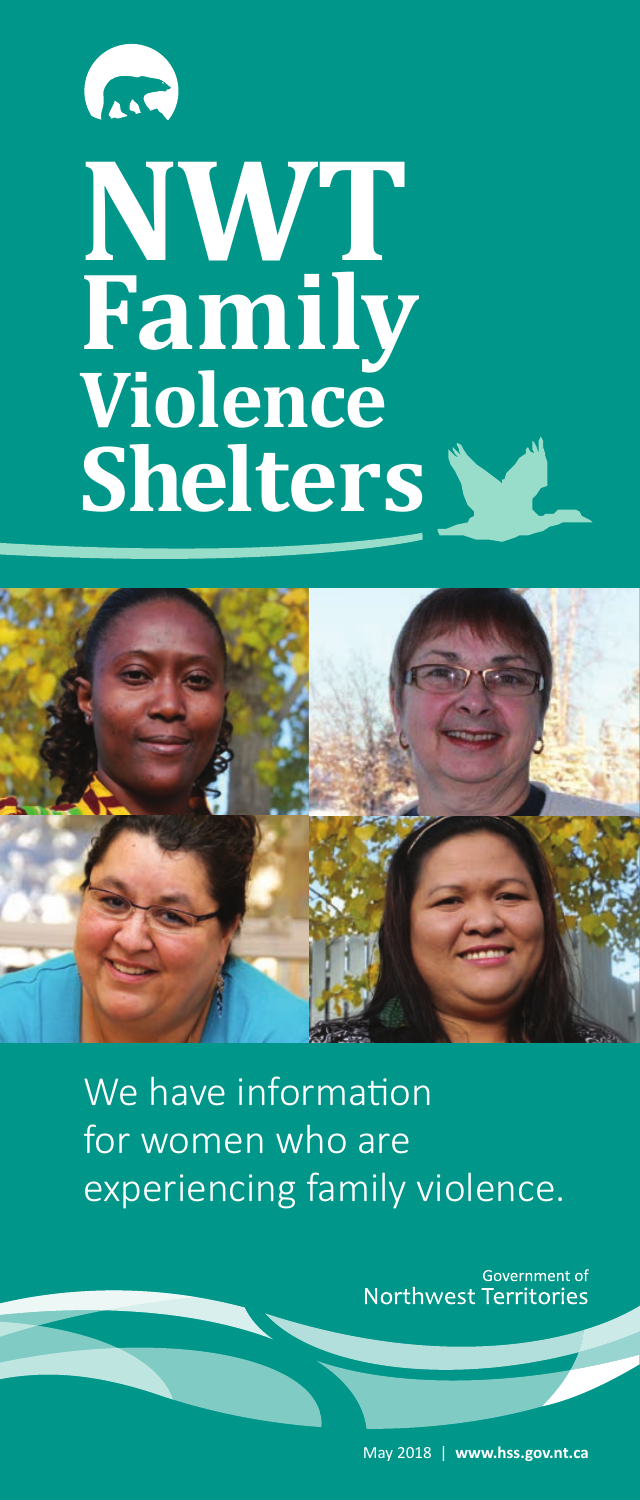## **What is Family Violence?**

Family violence is when a parent, child, spouse, common-law, romantic partner, ex-partner or other relative hurts you with violence.

This violence may include:

- Physical abuse
- Emotional abuse
- Financial abuse
- Threats against you or others
- Harassment
- Damaging your property or harming your pets

### **What is a Family Violence Shelter?**

The NWT Family Violence Shelters are 24/7 emergency shelters for women and their children who are victims of family violence.

**If you or your children are in immediate danger, call the RCMP. They can ensure you are safe. You can then call the shelter if you want.**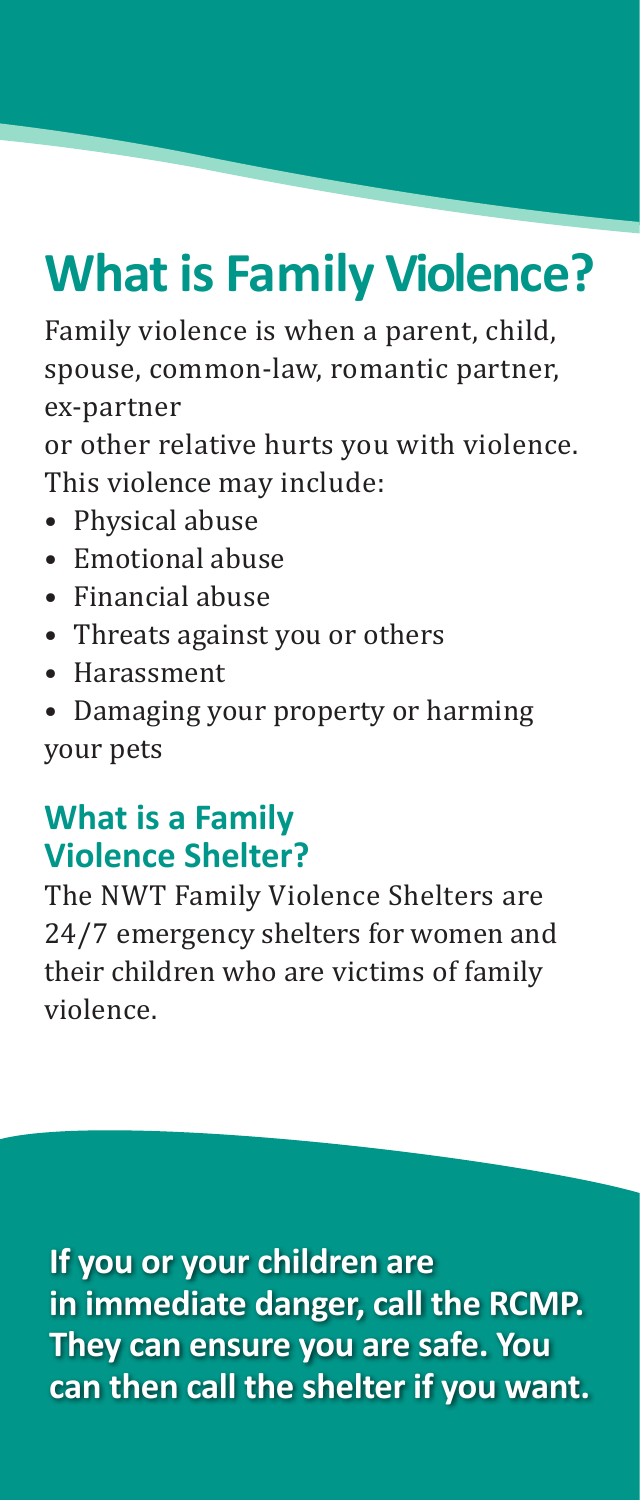#### **Who can go to the shelter?**

Women in the NWT who are experiencing family violence can go to a shelter. If there is no shelter in your community or region, your Health and Social Services Authority may provide you with a free return air ticket to the nearest family violence shelter. If you have children, they can go with you to the shelter.

#### **How do I get to the shelter?**

If you want to go to a family violence shelter, you can call one of the telephone numbers on the back of this pamphlet. You can call at any time of any day. A shelter worker will provide you with more information and instructions.

#### **What will happen to me at the shelter?**

At the shelter, you and your children will get your own room. You can get support from the shelter workers if you want to talk to someone. The shelter workers will talk to you about family violence and may give you information about other services like community counselling, income support and how to apply for housing. It is up to you to use these services or not.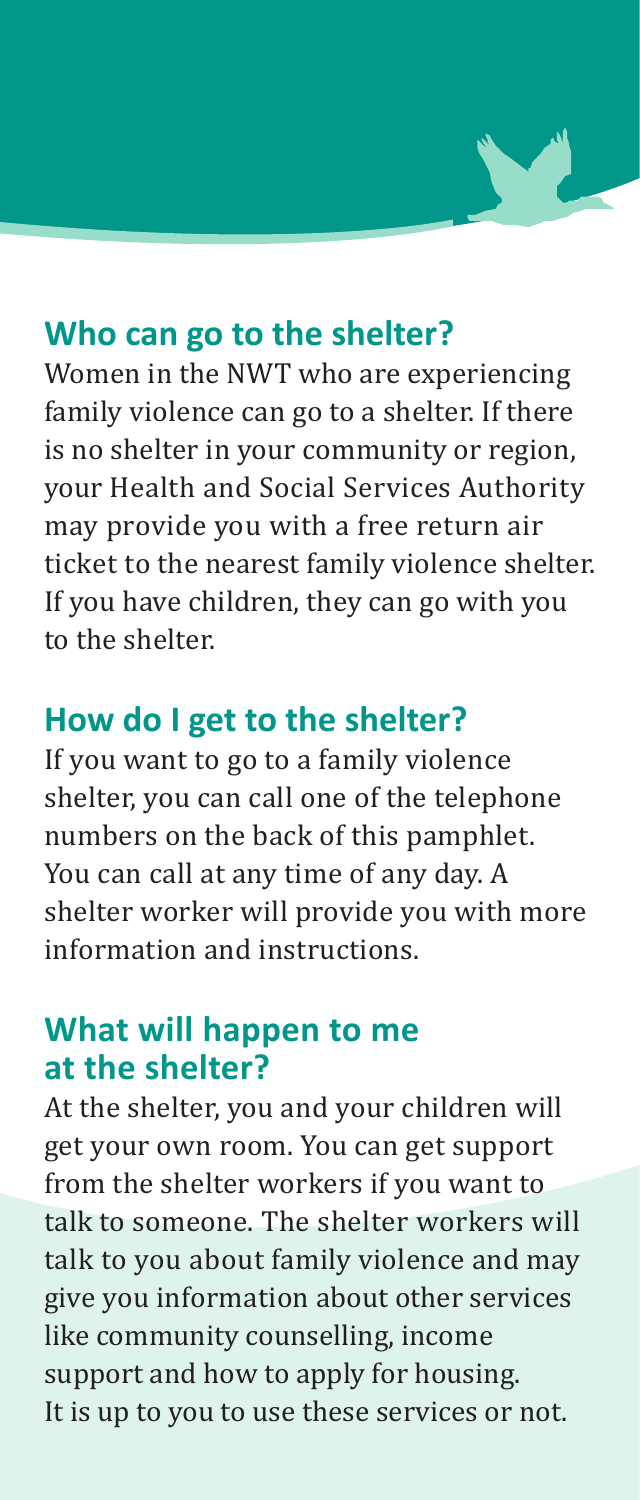#### **How long do I have to stay?**

The maximum length of stay is usually six weeks, but you can leave whenever you like. It is up to you what you do after you leave the shelter. Before you leave, a shelter worker can help you make a safety plan for yourself and your children.

#### **What if I'm experiencing family violence, but I don't want to stay at the shelter?**

Shelter workers at the family violence shelters can give you support over the phone and help you to make a safety plan. If you live near a shelter, you can also go there for drop-in support without staying overnight.

If you or your children are in danger, you may be able to get an **EPO (Emergency Protection Order)** so that you can stay in your home safely. If you would like an EPO, call your local RCMP or YWCA Alison McAteer House.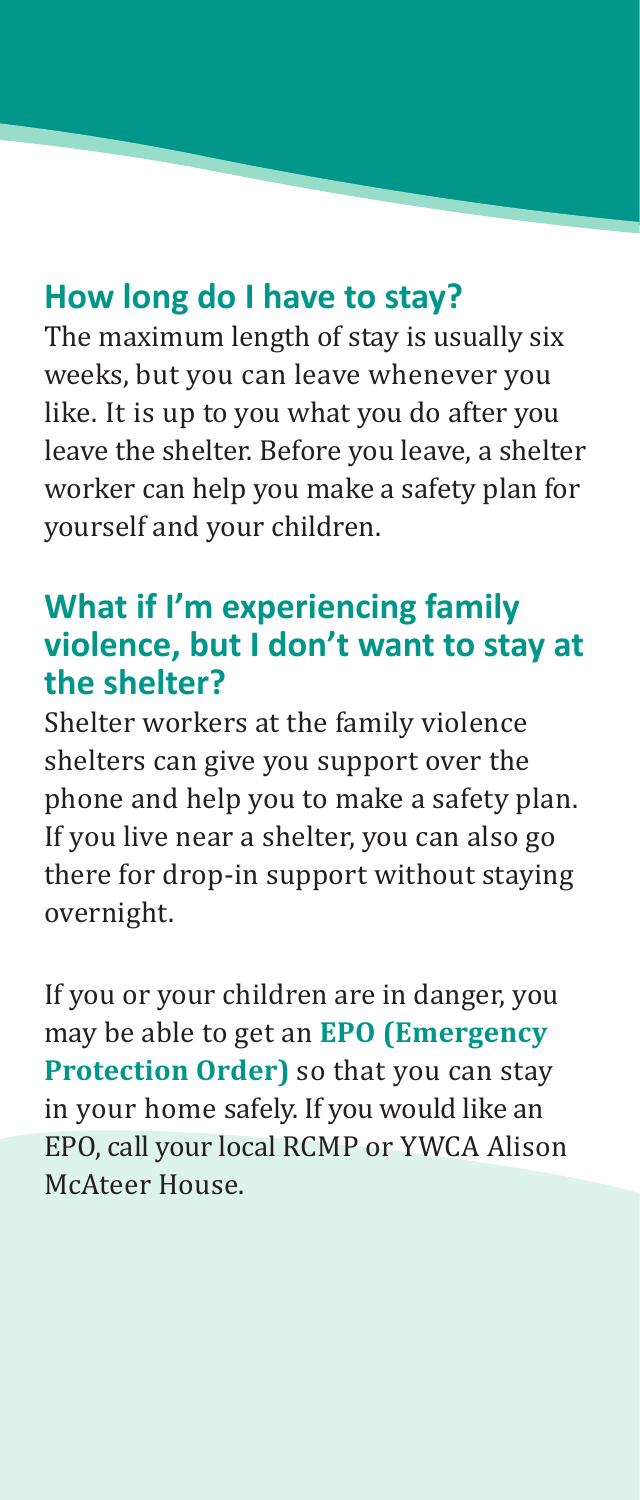

#### **How many times can I go to a shelter?**

There is no limit to the number of times you can go to a shelter. If you are experiencing family violence, you have the right to go to a shelter.

#### **Do I need to talk to the RCMP?**

No. The NWT Family Violence Shelters respect your choices. If you do not want to report the violence or charge the person hurting you, you can still go to the shelter. The shelter worker may ask you if you want to call the RCMP, but it is your choice.

#### **Will Social Services take my kids away if I go to a shelter?**

Shelter workers will only call Social Services if they think your child has been hurt by someone. This does not mean that your children will be taken into care. It means Social Services will be able to make sure your children are safe and can get help or counselling if they have been hurt. Taking your children with you to the shelter is a sign that you are a good parent who cares about their safety.